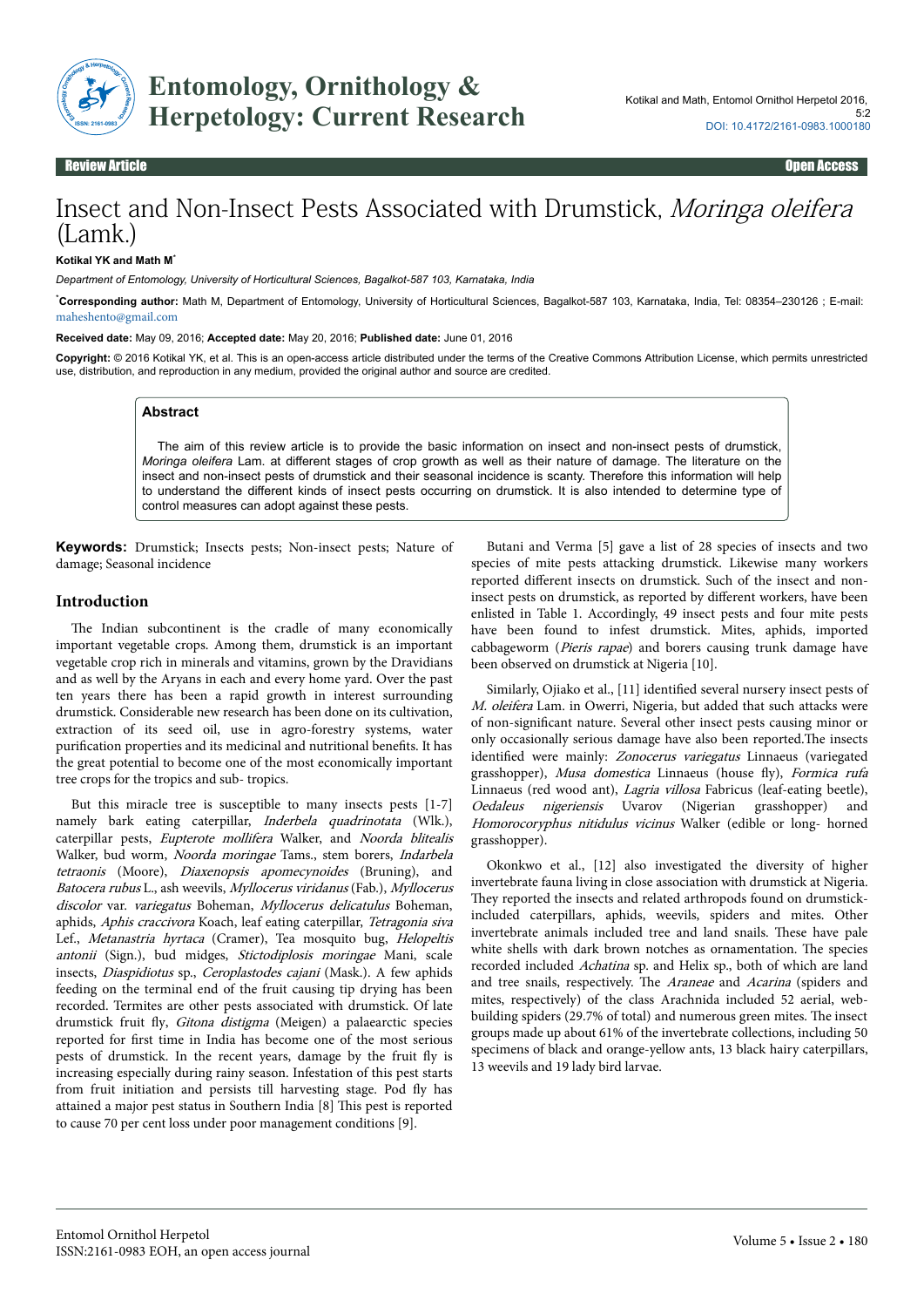| SI. No | <b>Common Name</b>                   | <b>Scientific Name</b>              | <b>Family and Order</b>       | <b>Alternate host</b>                                                                                                             | Reference                   |  |  |
|--------|--------------------------------------|-------------------------------------|-------------------------------|-----------------------------------------------------------------------------------------------------------------------------------|-----------------------------|--|--|
| Α      | <b>Borers/Internal feeders</b>       |                                     |                               |                                                                                                                                   |                             |  |  |
| 1.     | Pod fly                              | Gitona distigma (Meigen)            | Drosophilidae:<br>Diptera     | $\overline{\phantom{0}}$                                                                                                          | $[13 - 15]$                 |  |  |
| 2.     | Pod fly                              | Gitona sp.                          | Drosophilidae:<br>Diptera     | $\overline{\phantom{0}}$                                                                                                          | [16, 1, 17, 5, 18]          |  |  |
| 3.     | Shoot fly                            | Atherigona sp.                      | Muscidae: Diptera             | Sorghum                                                                                                                           | $[15]$                      |  |  |
| 4.     | Bud borers/ budworm                  | Noorda moringae Tams                | Crambidae:<br>Lepidoptera     | L.                                                                                                                                | [19, 20, 5, 21, 22, 18, 15] |  |  |
| 5.     | <b>Fruit feeders</b>                 | Oxycetonia versicolor Fb.           | Scarabaeidae:<br>Coleoptera   | $\overline{\phantom{0}}$                                                                                                          | [5, 23, 18]                 |  |  |
| 6.     | Fruit fly                            | Diarrhegma modestum<br>(Fabricius)) | Diptera: Tephritidae          |                                                                                                                                   | [24, 25]                    |  |  |
| 7.     | Bud worm/<br>Leaf eating caterpillar | Protrigonia zizanialis Swinhoe      | Crambidae:<br>Lepidoptera     | $\overline{\phantom{0}}$                                                                                                          | [26, 21, 18]                |  |  |
| 8.     | Bud midge                            | Stictodiplosus moringae Mani        | Cecidomyiidae:<br>Diptera     | $\equiv$                                                                                                                          | [19, 27]                    |  |  |
| 9.     | Cut worm/fruit borer/<br>shoot borer | Helicoverpa armigera Hubner         | Noctuidae:<br>Lepidoptera     | Okra,<br>Brinjal,<br>Chilli, Bittergourd<br>and Onion.                                                                            | [16, 21, 28]                |  |  |
| 10.    | Cut worm                             | Spodoptera litura (Fab.)            | Noctuidae:<br>Lepidoptera     | Amaranthus,<br>Cowpea<br>and<br>Garden pea                                                                                        | [29, 18]                    |  |  |
| 11.    | Bark borer                           | Indarbela tetraonis (Moore)         | Indarbelidae:<br>Lepidoptera  | Albizia<br>lebbeck<br>Benth<br>and<br>Casurina<br>equisetifola Forsti                                                             | [5,21,28,22]                |  |  |
| 12.    | Bark borer                           | Indarbela spp                       | Metarbelidae:<br>Lepidoptera  | L,                                                                                                                                | $[15]$                      |  |  |
| 13.    | Stem borer                           | Indarbela quadrinotata Walker       | Indarbelidae<br>Lepidoptera   | Guava<br>Mango,<br>Jujube,<br>citrus,<br>Cashew and Litchi                                                                        | [2, 30]                     |  |  |
| в      | <b>Defoliators</b>                   |                                     |                               |                                                                                                                                   |                             |  |  |
| 14.    | Leaf<br>eating<br>caterpillars       | Noorda blitealis Walker             | Crambidae:<br>Lepidoptera     |                                                                                                                                   | [19,20,22,31,5,21,18,15]    |  |  |
| 15.    | Hairy caterpillars                   | Eupterote mollifera Walker          | Eupterotidae:<br>Lepidoptera  | Acacia<br>arabica,<br>Tamarind<br>and<br>Nerium                                                                                   | [32, 26, 5, 21, 18]         |  |  |
| 16.    | Hairy caterpillars                   | Eupterote geminata Walker           | Eupterotidae:<br>Lepidoptera  |                                                                                                                                   | [5, 21]                     |  |  |
| 17.    | Hairy caterpillars                   | Metanastria hyrtaca (Cramer)        | Lasiocampidae:<br>Lepidoptera | Mimus<br>elengi,<br>Terminalia catapa,<br>Nyctanthus<br>arbortristisia,<br>Sapota,<br>Guava,<br>Eugenia<br>and<br>Acacia arabica. | [32, 21]                    |  |  |
| 18.    | Hairy caterpillar                    | Undetermined                        | Lymantridae:<br>Lepidoptera   | $\overline{a}$                                                                                                                    | $[15]$                      |  |  |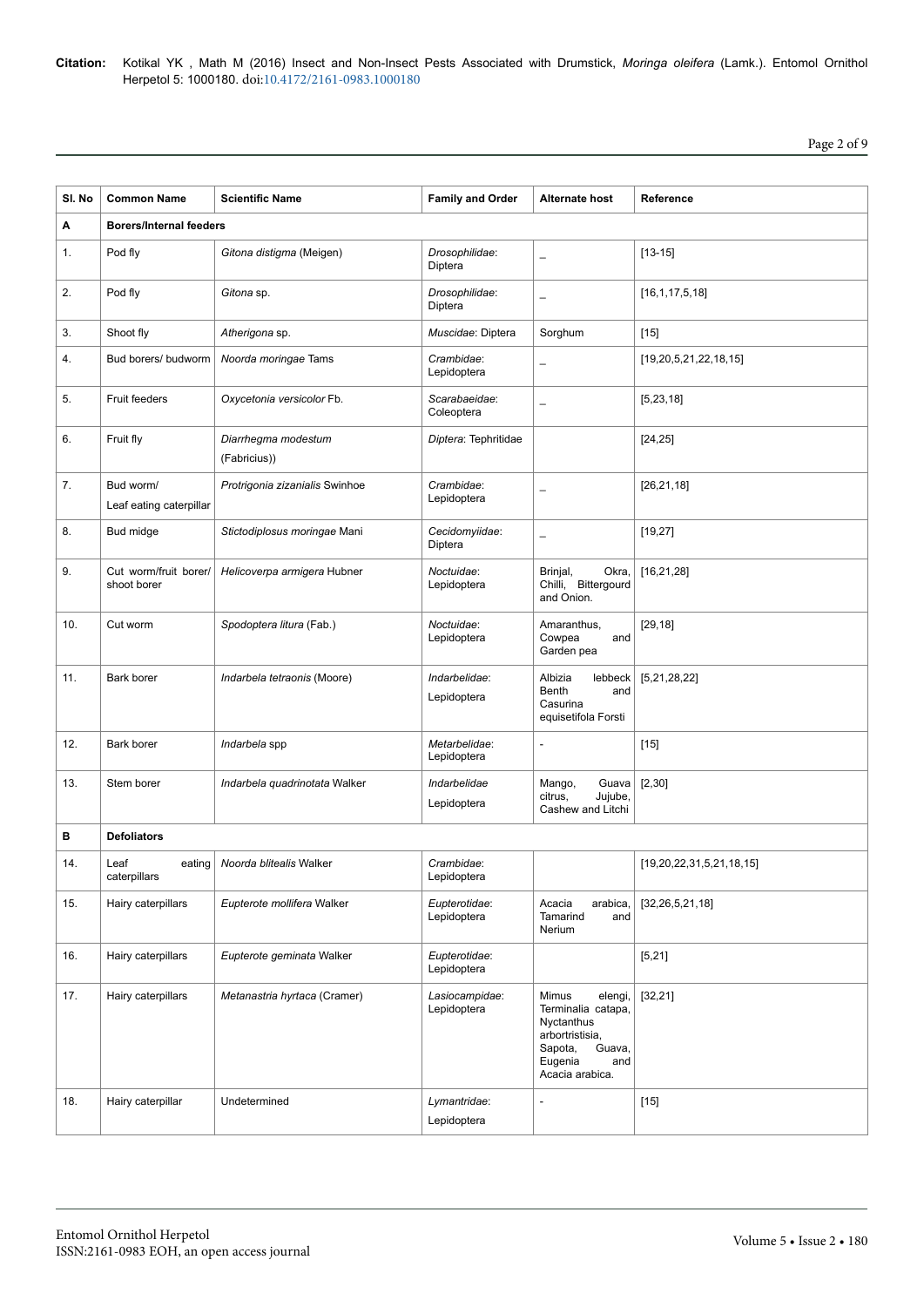# Page 3 of 9

| 19. | Tussock caterpillars              | Euproctis lunata (Walker)                              | Lymantridae:<br>Lepidoptera      | Cotton,<br>Acacia<br>Tamrind.<br>Arabica,<br>Nerium<br>and<br>Chrysanthemum                                                                     | [18, 33]            |  |
|-----|-----------------------------------|--------------------------------------------------------|----------------------------------|-------------------------------------------------------------------------------------------------------------------------------------------------|---------------------|--|
| 20. | Wooly bear<br>moth/<br>Tiger moth | Pericallia ricini (Fabricius)                          | Arctiidae:<br>Lepidoptera        | Elephant foot yam,<br>banana, Coccinia,<br>Cowpea,<br>Brinjal,<br>sweet<br>potato,<br>Radish, Arum and<br>Pumpkin.                              | [32, 20, 5, 21, 18] |  |
| 21. | Tiger moth                        | Amata passalis Fabricius                               | Erebidae:<br>Lepidoptera         |                                                                                                                                                 | $[15]$              |  |
| 22. | Hairy caterpillars                | Taragama siva Lef                                      | Lasiocampidae:<br>Lepidoptera    | arabica,<br>Acacia<br>Polyalthia<br>Rose,<br>longifolia, Tamarix<br>gallica                                                                     | [33, 28]            |  |
| 23. | Miner-cum webber                  | Protrigonia zizanialis Swinhoe                         | Pyraustidae:<br>Lepidoptera      | $\overline{\phantom{0}}$                                                                                                                        | [34, 18]            |  |
| 24. | Leaf eating caterpillar           | Actias selene Hubner                                   | Saturniidae:<br>Lepidoptera      | $\overline{\phantom{0}}$                                                                                                                        | [32, 21]            |  |
| 25  | Leaf eating caterpillar           | Ascotis selenaria imparata Walk.                       | Geometridae<br>:Lepidoptera      | $\overline{\phantom{m}}$                                                                                                                        |                     |  |
| 26  | Leaf<br>feeding<br>caterpillar    | Ulopeza phaeothoracica Hampson                         | Lepidoptera:<br>Crambidae        | $\overline{a}$                                                                                                                                  | $[35]$              |  |
| 27. | Painted Grasshopper               | Poekilocerus pictus Fab.                               | Pyrgomorphidae: : Or<br>thoptera | $\overline{\phantom{0}}$                                                                                                                        | $[18]$              |  |
| 28. | Grass hoppers                     | Chrotogonus sp.                                        | Pyrgomorphidae:<br>Orthoptera    |                                                                                                                                                 | $[15]$              |  |
| 29. | Grass hoppers                     | Atractomorpha<br>crenulata<br>crenulata<br>(Fabricius) | Pyrgomorphidae:<br>Orthoptera    |                                                                                                                                                 | $[15]$              |  |
| 30. | Grass hoppers                     | Pyrgomorpha<br>bispinosa<br>bispinosa<br>(Walker)      | Pyrgomorphidae:<br>Orthoptera    |                                                                                                                                                 | $[15]$              |  |
| С   | Sucking insects/ Sap feeders      |                                                        |                                  |                                                                                                                                                 |                     |  |
| 31. | Aphids                            | Aphis craccivora Koach                                 | Aphididae:<br>Hemiptera          | Lab lab, Ground<br>nut, Cluster bean,<br>Gliricidia, Gynadro<br>psis<br>pentaphylla,<br>Indigofera sp. and<br>Sesbenia<br>grandiflora<br>Bogdon | [36, 18, 15]        |  |
| 32. | <b>Cotton Aphid</b>               | Aphis gossypii Glover                                  | Aphididae<br>:Homoptera          | Cotton                                                                                                                                          | [22, 37]            |  |
| 33. | White fly                         | Trialeurodes rara Singh                                | Aleyrodidae:<br>Hemiptera        | $\qquad \qquad -$                                                                                                                               | $[5]$               |  |
| 34. | White fly                         | Aleurodicus dispersus Russel                           | Aleyrodidae:<br>Hemiptera        | $\qquad \qquad -$                                                                                                                               | $[18]$              |  |
| 35. | Whitefly                          | Undetermined                                           | Aleyrodidae:<br>Hemiptera        | $\blacksquare$                                                                                                                                  | $[15]$              |  |
| 36. | Scale insect                      | Ceroplastodes cajani Marshell                          | Coccidae: Hemiptera              | Redgram,<br>lab<br>lab, Zizyphus,<br>Tephrosia candida<br>(Roxb),<br>Coleus<br>Ocimum<br>and<br>sanctum Linn.                                   | [38, 16, 5]         |  |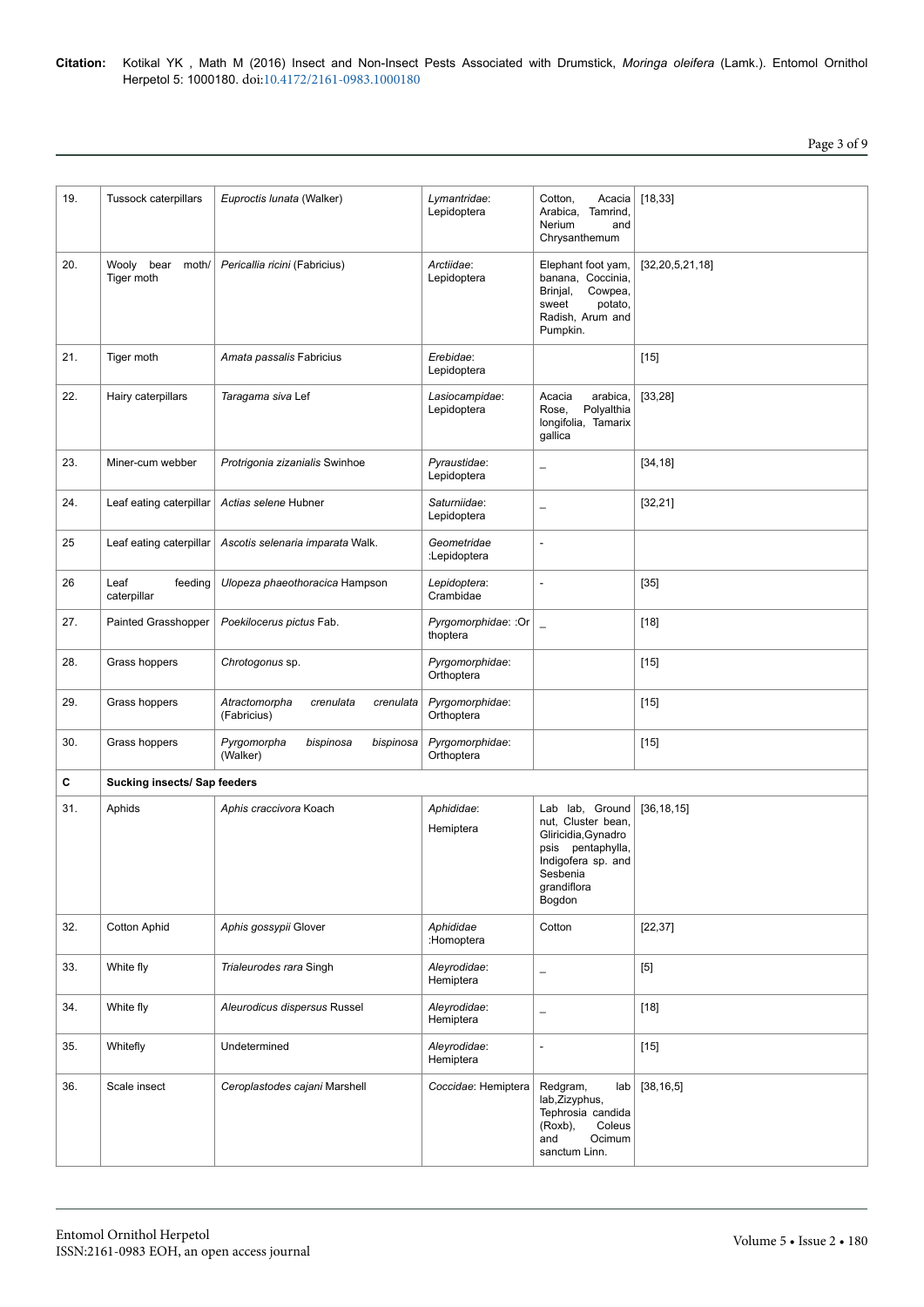# Page 4 of 9

| 37. | Hard scale                                   | Diaspidiotus sp.                   | Diaspididae:<br>Homoptera      | $\overline{\phantom{0}}$                                                            | [38, 5]         |  |  |
|-----|----------------------------------------------|------------------------------------|--------------------------------|-------------------------------------------------------------------------------------|-----------------|--|--|
| 38. | <b>Thrips</b>                                | Ramaswamiahiella subnudula Karny   | Thripdae<br>Thysonoptra        | $\overline{\phantom{0}}$                                                            | [5, 18]         |  |  |
| 39. | Flower thrips                                | Thrips tabaci                      | Thripidae:<br>Thysonoptera     | Ziziphus<br>mauritiana,<br>Parkinsonia,<br>aculeate<br>and<br>Cassia siamea         | $[40]$          |  |  |
| 40. | Flower thrips                                | Megalurothrips distalis Karny      | Thripidae:<br>Thysonoptera     | Ziziphus<br>mauritiana<br>Lam.,<br>Parkinsonia,<br>aculeate<br>and<br>Cassia siamea | $[40]$          |  |  |
| 41. | Flower thrips                                | Undetermined                       | Thripidae:<br>Thysonoptera     | $\overline{\phantom{a}}$                                                            | $[15]$          |  |  |
| 42. | Pentatomid bug                               | Cyclopelta succifolia Westwood     | Pentatomodae:<br>Homoptera     | $\overline{\phantom{0}}$                                                            | $[5]$           |  |  |
| 43. | Tea mosquito bug                             | Helopeltis antonii (Sign)          | Miridae:<br>Hemiptera          | Tea,<br>Cashew,<br>Guava<br>and<br>Grapevine                                        | [3, 18]         |  |  |
| 44. | Green bug                                    | Nezara viridula Linn.              | Pentatomidae:<br>Hemiptera     | $\overline{\phantom{0}}$                                                            | $[18]$          |  |  |
| 45. | Red cotton bug                               | Dysdercus similis Freeman          | Pyrrhocoridae:<br>Hemiptera)   | Cotton                                                                              | [18, 15]        |  |  |
| 46. | Tree hoppers                                 | Leptocentrus sp.                   | Membracidae:<br>Hemiptera      | $\overline{\phantom{0}}$                                                            | $[18]$          |  |  |
| 47. | Tree hoppers                                 | Otinotus sp.                       | Membracidae:<br>Hemiptera      | $\overline{\phantom{0}}$                                                            | $[15]$          |  |  |
| 48. | True bugs                                    | Spilosthethus pandrurus (Scopoli)  | Lygaeidae:<br>Hemiptera        | $\overline{\phantom{0}}$                                                            | $[15]$          |  |  |
| 49. | Red bug                                      | Leptocoris sp.                     | Rhopalidae:<br>Hemiptera       | $\qquad \qquad -$                                                                   | $[15]$          |  |  |
| 50. | Dusky cotton bug                             | Oxycarenus hyalinipennis (Costa)   | Lygaeidae:<br>Hemiptera        | $\overline{\phantom{0}}$                                                            | $[15]$          |  |  |
| 51. | Painted bug                                  | Halyomorpha picus (Fabricius)      | Pentatomidae:<br>Hemiptera     | $\overline{\phantom{0}}$                                                            | $[15]$          |  |  |
| 52. | Jewel bug                                    | Chrysocoris stolli Wolf            | Scutelleridae:<br>Hemiptera    | $\overline{\phantom{0}}$                                                            | $[15]$          |  |  |
| D   | Beetles and Weevils/Stem borers/Bark feeders |                                    |                                |                                                                                     |                 |  |  |
| 53. | Longhorn beetle                              | Batocera rubus (Linnaeus)          | Cerambycidae:<br>Coleoptera    | $\overline{\phantom{m}}$                                                            | [41, 5, 43, 18] |  |  |
| 54. | Stem borer                                   | Coptops aedificator (Fabricius)    | Cerambycidae:<br>Coleoptera    | $\overline{\phantom{0}}$                                                            | $[5]$           |  |  |
| 55. | Stem borer                                   | Monohammus spp.                    | Cerambycidae:<br>Coleoptera    | $\overline{\phantom{0}}$                                                            | [41,5]          |  |  |
| 56. | Stem borer                                   | Diaxenopsis apomecynoide (Bruning) | Cerambycida<br>÷<br>Coleoptera | $\equiv$                                                                            | [43, 5, 16]     |  |  |
| 57. | Stem Girdler                                 | Sthenias grisator (Fabricius)      | Cerambycidae:<br>Coleoptera    | Grape                                                                               | $[15]$          |  |  |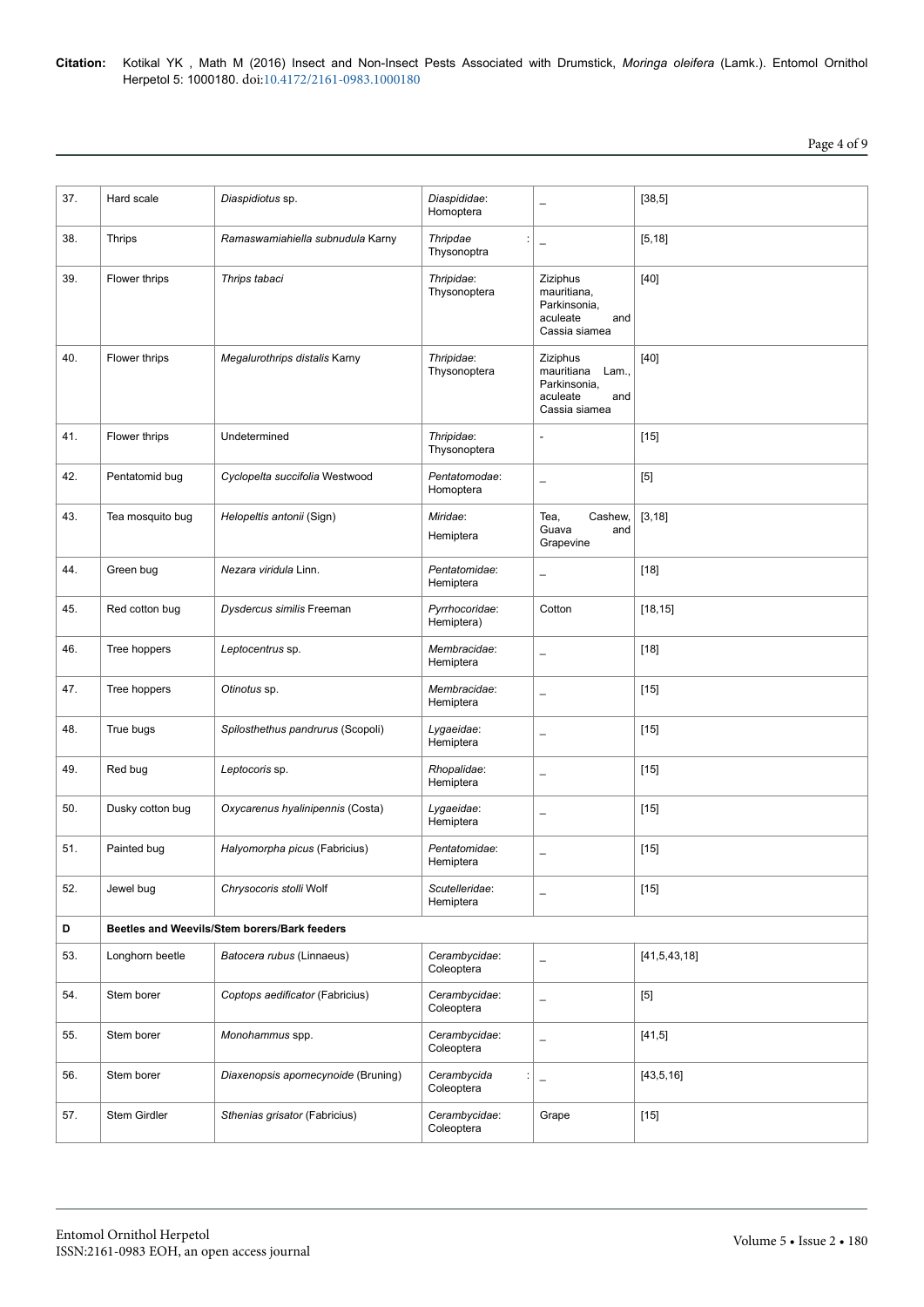Page 5 of 9

| 58. | Flower beetle/ flower<br>chaffer beetle | Gametes versicolor (Fabricius)                                 | Scarabaeidae:<br>Coleoptera  | $\overline{\phantom{0}}$                                                        | $[15]$       |  |
|-----|-----------------------------------------|----------------------------------------------------------------|------------------------------|---------------------------------------------------------------------------------|--------------|--|
| 59. | <b>Chaffer Beetle</b>                   | Protaetia peregrina (Herbst)                                   | Scarabaeidae:<br>Coleoptera  | $\overline{\phantom{0}}$                                                        | $[15]$       |  |
| 60. | <b>Chaffer Beetle</b>                   | Protaetia alboguttata Vigors                                   | Scarabaeidae:<br>Coleoptera  | $\overline{\phantom{0}}$                                                        | $[15]$       |  |
| 61. | <b>Blister beetle</b>                   | Zonabris pustulata Thunb                                       | Meloidae:<br>Coleoptera      | $\overline{\phantom{0}}$                                                        | $[15]$       |  |
| 62. | White grub                              | Holotrichia insularis Brenske                                  | Scarabaeidae:<br>Coleoptera  | $\overline{\phantom{0}}$                                                        | [44, 5]      |  |
| 63. | Ash weevil                              | Myllocerus viridanus (Fab.)                                    | Curculionidae:<br>Coleoptera | $\overline{\phantom{0}}$                                                        | [41,5,18,15] |  |
| 64. | Ash weevil                              | Myllocerus<br>teniclavis<br>inferior<br>var.<br>Marshell       | Curculionidae:<br>Coleoptera | $\qquad \qquad -$                                                               | [41,5]       |  |
| 65. | Ash weevil                              | Myllocerus 11- pustulatus Fst                                  | Curculionidae:<br>Coleoptera | Cotton,<br>Castor,<br>Cholam<br>and<br>Bhendi                                   | $[41]$       |  |
| 66. | Ash weevil                              | <b>Myllocerus</b><br>discolor<br>variegates<br>var.<br>Boheman | Curculionidae:<br>Coleoptera | Cholam.<br>Maize,<br>Redgram<br>cotton,<br>and Guava                            | [41, 18, 15] |  |
| 67. | Ash weevil                              | Ptochus ovulum Fst.                                            | Curculionidae:<br>Coleoptera | Amaranthus, Beet<br>Bhendi,<br>root,<br>Gliricidia maculata                     | $[41]$       |  |
| 68. | Ash weevil                              | Myllocerus delicatulus Boheman                                 | Curculionidae:<br>Coleoptera | $\overline{\phantom{0}}$                                                        | $[18]$       |  |
| 69. | Weevil                                  | Ptochus ovulum Fst.                                            | Curculionidae:<br>Coleoptera | Amaranthus, Beet<br>bhendi,<br>root.<br>Gliricidia maculata<br>and Millingtonia | $[41]$       |  |
| 70. | Ash weevils                             | Myllocerus sp.                                                 | Curculionidae<br>Coleoptera  | $\overline{\phantom{0}}$                                                        | $[15]$       |  |
| 71. | Beetle grub                             | Holotrichia reynaudi Blanchard                                 | Melolonthidae:<br>Coleoptera | $\qquad \qquad -$                                                               | $[44]$       |  |
| 72. | <b>Termite</b>                          | Microtermes spp.                                               | Kalotermitidae:<br>Isoptera  | $\overline{\phantom{0}}$                                                        | $[45]$       |  |
| 73. | Termite                                 | Odontotermes sp.                                               | Kalotermitidae:<br>Isoptera  | $\overline{\phantom{0}}$                                                        | $[45]$       |  |
| Е   | <b>Non-insect pests</b>                 |                                                                |                              |                                                                                 |              |  |
| 1.  | Mites                                   | Tetranychus neocaledonicus (Andre)                             | Tetranychidae:<br>Acarina    | $\qquad \qquad -$                                                               | $[46]$       |  |
| 2.  | Mite                                    | Aculus menoni Channabasavanna                                  | Eriophyidae: Acarina         | $\equiv$                                                                        | $[5]$        |  |
| 3.  | Mite                                    | A. Moringae Channa basavanna                                   | Eriophyidae: Acarina         | $\overline{a}$                                                                  | [5, 47, 18]  |  |
| 4.  | Mite                                    | A. pterigospermae Keifer                                       | Eriophyidae: Acarina         | $\equiv$                                                                        | [47, 18]     |  |
| 5.  | Land snails and tree                    | Achatina sp. and Helix sp.                                     | (Mollusca:<br>Gastropoda)    | $\qquad \qquad -$                                                               | $[12]$       |  |

Table 1: Insect and non- Insect pests reported on drumstick (Moringa olifera Lamk.).

Among the piercing and sucking insects were numerous green and brown/black aphids, whiteflies and mealy bugs. Others included praying mantis (9) and two small adult cockroaches and one dragonfl\.

Recently, Mahesh and Kotikal [15] investigated 31 species of insects occurring on drumstick crop at various stages. Among them, four species viz., Gitona distigma (Meigen), Noorda blitealis Walker, Noorda moringae Tams, and Myllocerus spp. were considered as major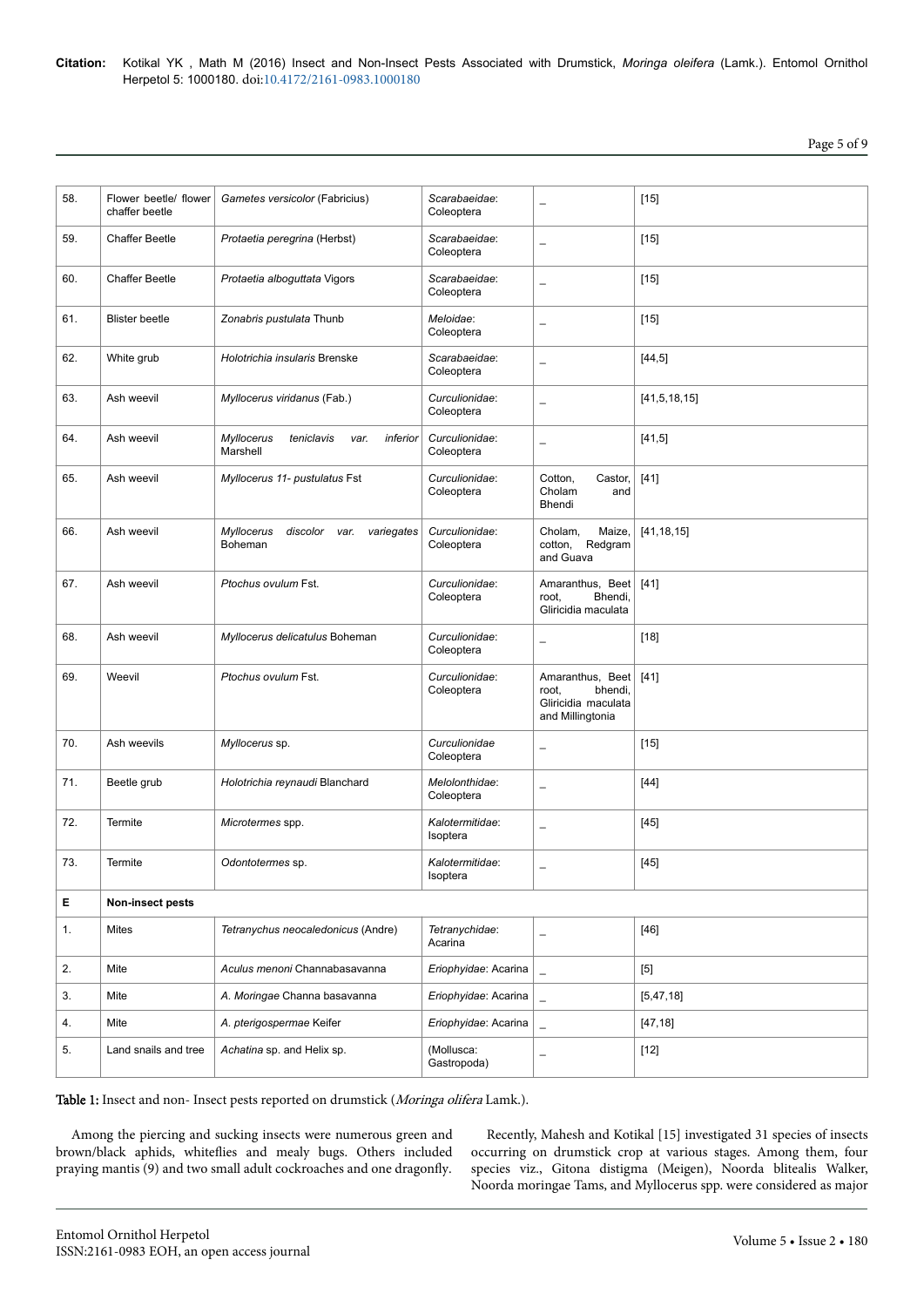pests. Remaining species recorded as minor pests on drumstick viz., aphids, Aphis craccivora Koch, white fly and flower thrips were found to occur occasionally.

# **Borers/Internal feeders**

The incidence of stem borer beetle, Diaxenopsis apoecynoides (Bruning) was seen high during the months of September to November. Нe larvae of the Cerambycid beetle were noted to bore into the tender shoots of moringa [43]. Нe lab lab scales, Ceroplastodes cajani M. was observed to occur during January to February and August to December on moringa. In Puerto Rico, moringa trees are highly susceptible to attack by termites, and heavy seed predation by an unidentified insect was often found [7].

Ali et al.[30] studied the seasonal occurrence of developmental stages (viz., larvae, pupae and adult moth), status of Indarbela quadrinotata Walker on different growth stages of woody perennials and its host specificity to some host plants in Bihar plains revealed high occurrence and more susceptibility of the pest stage from sapling to tree stage of Albizia lebbeck, B. variegata, G. arhorea, M. oleifera during February to October and low to moderate occurrence from seedling to tree stage. Bark caterpillar, Inderbela tetraonis causes severe damage drumstick. On hatching caterpillars feed superficially below bark, making zig zag gallaries and later bore inside bark or main stem, remain within these burrows during day but come out at night and feed on bark [37].

Stem borer, Batocera rubus Linn. distributed all over the Indian subcontinent. Eggs laid singly in cracks or crevices in the bark of the tree. On hatching grubs make zig zag burrow beneath the bark, feed on internal tissues, reach sapwood and cause death of affected branch or stem [38].

Diarrhegma modestum (Fabricius) has been reported from India (West Bengal, Karnataka and Tamil Nadu) where it breeds in the pods of drumstick, M. oleifera Lam. used as vegetable in India [24]. For the first time the occurrence of D. modestum (Fabricius) was reported from Bangladesh [25].

The pod fly, Gitona distigma (Meigen), a palaearctic species reported for the first time in India [48] has attained a major pest status in Southern India [8]. It is reported to cause 70 per cent loss under poor management conditions [49]. Economic injury level (EIL) for this pest is 15 per cent of affected fruits [50]. The maggots of Gitona sp. have been found to bore into the developing fruits and feed on pulp and seed. Oozing of gum out of fruits, splitting of fruits and drying of fruits from the tip upwards to the base of the fruit stalk are indications of the prevalence of the pest [18].

Recently, Mahesh and Kotikal [15] reported infestation by the pod fly, G. distigma (Meigen) was 35.10 per cent. Pod fly adult was small with transparent wings with two black spots on forewing, having red coloured compound eyes. Нe resulting creamy white maggots were found to feed on the developing pods, on pulp and also on seed. As a result of which oozing of gum from pods, splitting of pods and drying of pods from the tip to the base of the pod stalk, were the main symptoms observed to be caused by the pest.

# **Flower feeders/bud borers**

The larva bores into flower buds and causes shedding to a large extent. Noorda moringae Tams occurred in South India which caused 78 per cent bud damage when the infestation was severe [37]. Usha

Rani et al., [37] also reported bud midge, Stictodiplosis moringae larvae were found to feed on the internal content of the flower buds causing shedding of buds in large numbers. Adult fly is free living, small and brown coloured.

The caterpillars were noticed to bore into the flower buds, due to which, the bored buds dry and drop. Нe unopened buds with a hole are indications of damage by this insect. Нe incidence of N. moringae was observed throughout the year except during December, with an average bud damage of 17.08 per cent. Нe maximum bud borer incidence was noticed in second fortnight of February with 54 per cent bud damage while the minimum was 2.0 per cent [15].

# **Defoliators/ Leaf feeders**

Butani and Verma [5] observed maximum damage by Noorda blitealis Walker during March to April and December to January. Leaf eating caterpillar is considered to be the most serious pest of annual moringa as it occurs throughout the year and causes serious damage to the crop [17]. Нe leaf caterpillar, N. blitealis Walker was seasonal and found to occur during January to April in Periyakulam, Tamil Nadu [23].

Munj et al., [51] reported N. blitealis infestation in Konkan region of Maharashtra, having three peak periods of defoliation, the first during July to August, second during October and third during January. Нe pest was active throughout the year and the maximum population was noticed during January and the lowest population during May to June. [52] observed the severity of Euproctis lunata Walker during February and March 2002 on Acacia trees in Нailkulam, Virudhunagar, Tamil Nadu, India. Нe larvae were found gregariously on Acacia trees in social forest plantations. Tamrind, Nerium, Chrysanthemum, Moringa and other weed flora served as alternate hosts for the larval swarms.

Satti et al., [53] reported that N. blitealis has become an important leaf defoliator of drumstick species in Sudan. In India, the larvae of N. moringae bore into flower buds of drumstick causing shedding of up to 75% of the buds (TNAU Agritech, 2014), while the E. mollifera feed gregariously by scrapping and gnawing foliage resulting in complete defoliation of the tree during severe infestation.

Mahesh and Kotikal [15] observed the early instars of N. blitealis Walker feed on the leaves by scrapping the chlorophyll content resulting the papery appearance of leaves and later instars feed on entire leaves by leaving only veins behind. In severe infestation, the trees were almost without leaves resulting in 100 per cent damage to foliage. Female moth laid creamy, oval eggs on under surface of leaves and after hatching the larvae started feeding on leaves by scrapping. The incidence was observed throughout the year. Maximum larval population of N. blitealis was noticed during second fortnight of April 2013 with a population of 11.2 larvae per branch followed by second fortnight of October with a population of 7.8 larvae per branch.

Yusuf and Yusif [35] from Nigeria reported the leaf caterpillar, Ulopeza phaeothoracica Hampson larvae found to feed on leaf lamina, turning them into transparent parchment structures as or in some cases a creating a window like opening on the leaf of drumstick. [15] observed that three species of grass hoppers were found to feed on to feed on leaves and cut the tender shoots. Нese grass hoppers were recorded during the vegetative and flowering stage.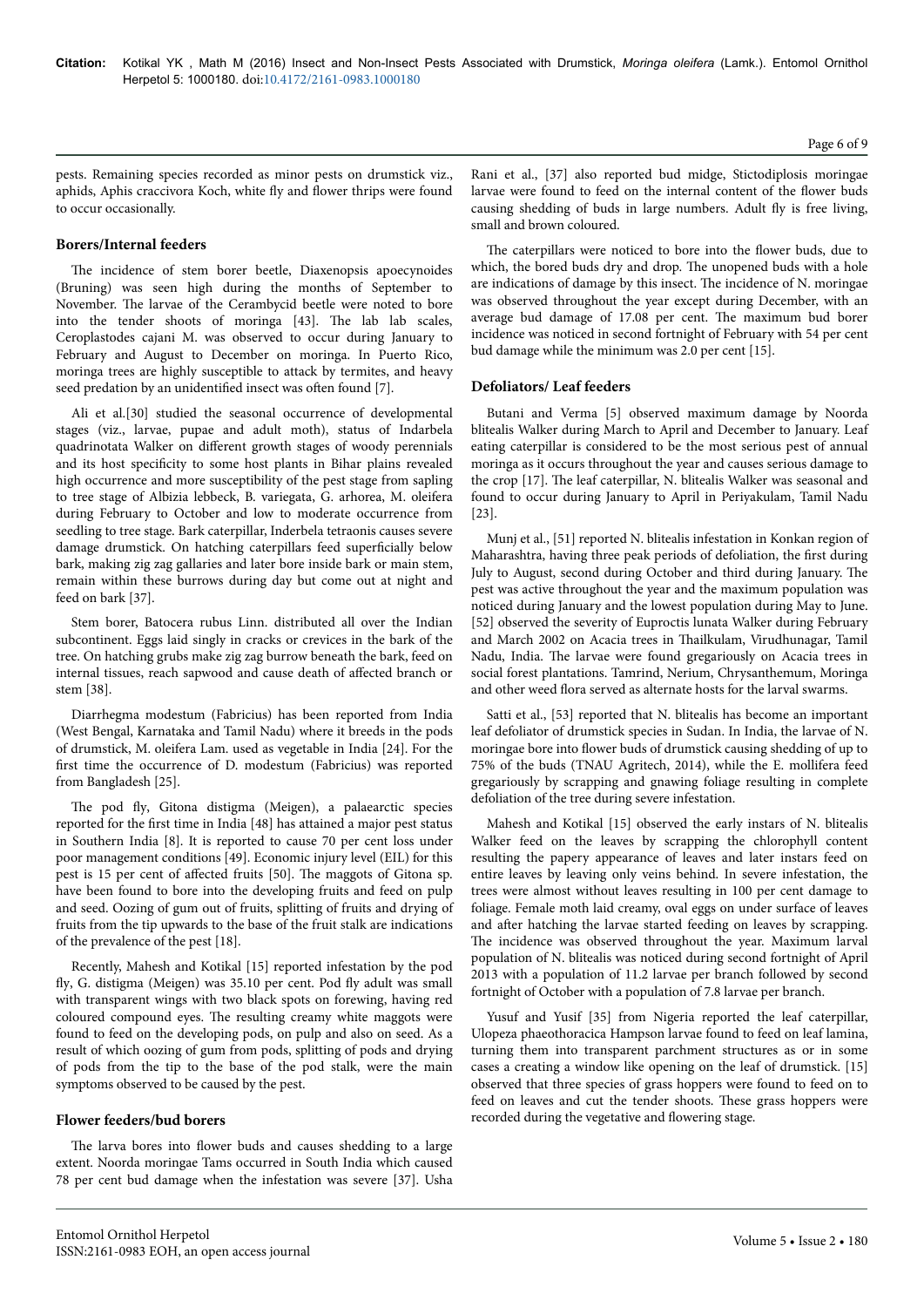#### **Sucking insects/ Sap feeders**

The tender shoots, as well as the fruits and their stalk were fully covered by the scale in the case of severe attack, the tender shoots dried up [38] Aphids, Aphis craccivora Koach, have been observed to infest the tender shoots of moringa during January to March on the under surface of leaflets [36].

White fly, Trialeurodes rara Singh, Scale insect, Ceroplastodes cajani Mashell and Diaspidiotus sp. and a pentatomid, Cyclopelta siccifolia Westwood have been recorded sucking the sap from ventral surface of leaflets and tender twigs. Нrips, Ramaswamiahiella subnudula Karmy, a polyphagus pest has also found to feeding and breeding in inflorescence of drumstick [5].

Scale, Ceroplastodes cajani both nymps and adults suck the sap and affect the vigour of the plants. Though each insect takes only only a few drops of sap during its life time presence of enormous number of insects sucking the sap continuously at times, weakness trees and ultimately affects size of fruits [37].

Palada and Chang [55] and Radovich [10] noted that even though drumstick may be resistant to most pests and diseases, spider and mite populations could increase during dry and cool weathers, thereby causing leaf yellowing. They normally constitute the biggest economic problem according to [10] because of the potential for rejecting shipments of drumstick from the producing areas of Hawaii to North America. Numerous white flies (Bermisia sp.) were recorded by [12]. Palada and Chang [55] also reported prevalence of white flies among other insect pests of drumstick in India.

Cotton Aphid, Aphis gossypii both nymphs and adults damage the tender shoots [38]. Нe nymphs of Aphids, A. craccivora, a small brown coloured aphid, were observed on leaves. Both the nymphs and adults suck the sap and cause the yellowing of leaves and drying of leaves. Incidence of aphids was noticed during second fortnight of February to first fortnight with an average population of 0.83 per compound leaf [15].

Both the nymphs and adults of tree hoppers, Otinotus sp. suck the sap from the tender shoots. Population was noticed during vegetative stage. These were observed to be active on the tender shoots in groups associated with black ants, Camponotus campressus (Fabricius) [15].

#### **Beetles and Weevils**

The longicorn beetles, Batocera rurus Linnaeus, Captops aedifactor Fabricius and Monohammus sp. have been recorded boring the stems. Monohammus sp. is most common in South India. Нe females excavate small cavities in the stems and deposit one or two eggs in each cavity. On hatching the grubs bore into the stems, sealing the entrance with their excreta; as a result, the growing points of stems get wilted and started drying, shedding of all the leaves [5]. From Rajsthan, White grub, Holotrichia insularis Brenske has been reported as a serious leaf defoliator. Grubs feed on all sorts of roots and pupate in the soil. Adult on emergence stay in the soil till the early mansoon showers, when they come out at night and feed voraciously on foliage [44]. Usha Rani et al., [37] reported white grubs feeds on roots and adult beetles feeds on leaves. Adults come out with mansoon during June-July.

Subramaniam [41] observed the five species of weevils Mylloceros causing damage to the leaves of drumstick plant at Coimbatore. Нe weevil cause appreciable damage to the leaves. Нe adults congregate

on tender leaves, mostly on the undersurface and nibble the leaves, starting from the margins and nibble the leaves, starting from the margins and working towards the midrib, finelly consuming the entire leaf balde.

The adult weevils cause notching of leaves. Grubs feeds on roots and causes wilting of plants [37]. Нree species of Ash weevils, Myllocerus viridanus Fabricius, Myllocerus discolor (Boheman) and Myllocerus sp., were recorded by [15] on drumstick. Myllocerus viridanus is a small weevil having uniform pale greenish white scaling on the body, which often exhibits chalky whit e efflorescence. The head is tinged with yellow and the elytra do not have any markings. Incidence was observed throughout the year with an average population of 1.30 adult weevils per branch. Myllocerus discolor is larger than the M. viridanus. It has a uniform dull greyish brown scaling on the body and the elytra are variegated with large irregular pale grey blotches mingled with small grey spots. Нe adults of an undetermined species of Myllocerus were observed to damage drumstick in the month of July to December with an average of population of 6 adult weevils per branch.

## **Non-insect pests**

Feeding activity of the vegetable mite, Tetranychus neocaledonicus (Andre) on M. oleifera led to the formation of conspicuous white spots, manifested through chlorosis of the leaves. Affected leaves exhibited chlorophyll loss and subsequent drying up and shedding. Cattle, sheep, pigs, and goats were found to eat drumstick seedlings, pods and leaves and also reported mites populations can increase during dry and cool weather [55].

Recorded significant loss (p< 0.01) in chlorophyll content of M. oleifera leaves due to infestation by T. neocaledonicus regardless of the developmental stages of the mite [56]. Mites are vagrants on both the surfaces of leaves causing no apparent damage symptoms to its host [57]. Mites are vagrants on leaf and stem showing no injury to its host.

# **Conclusion**

From this review article, it is clear that different insect and noninsect pest associated with drumstick from different parts of the world. Some of the insect pests cause major threats to drumstick cultivation and they occur at particular season. Нerefore, it is necessary to understand their seasonal occurrence and nature of damage caused by these insect and non- insect pests. By understanding the insects, it helps us to take effective control measures at particular season.

# **References**

- 1. [Kareem AA, Sadakathulla S, Subramaniam TR \(1974\) Note on the severe](http://agris.fao.org/agris-search/search.do?recordID=US201302724690) damage of moringa fruits by the fly [Gitona sp. \(Drosophilidae: Diptera\).](http://agris.fao.org/agris-search/search.do?recordID=US201302724690) [South Indian Horticulture 22: 77.](http://agris.fao.org/agris-search/search.do?recordID=US201302724690)
- 2. Verma AN, Khurana AD (1974) New host records of Inderbela tetraonis Moore (Lepidoptera: Metarbelidae). Haryana agric univ j res 4: 253-254.
- 3. [Pillai KS, Saradamma K, Nair MRGK \(1980\) Helopeltis antonii Sign. as a](http://agris.fao.org/agris-search/search.do?recordID=US201301346831) [pest of Moringa oleifera. Current Science 49: 288-289.](http://agris.fao.org/agris-search/search.do?recordID=US201301346831)
- 4. [Ramachandran C, Peter KV, Gopalkrishna PK \(1980\) Drumstick](http://www.springerlink.com/index/G796Q33J713110N0.pdf) [\(Moringa oleifera\): a multipurpose Indian vegetable. Economic botany](http://www.springerlink.com/index/G796Q33J713110N0.pdf) [34: 276-283.](http://www.springerlink.com/index/G796Q33J713110N0.pdf)
- 5. [Butani DK, Verma S \(1981\) Insect pests of vegetable and their control:](http://agris.fao.org/agris-search/search.do?recordID=US201301965019) [drumsticks. Pesticides 15: 29-31.](http://agris.fao.org/agris-search/search.do?recordID=US201301965019)
- 6. Morton JF (1991) Нe [horseradish tree, Moringa pterygosperma](http://link.springer.com/article/10.1007/BF02887070) [\(Moringaceae\)-a boon to arid lands? Economics botany 45: 318-333.](http://link.springer.com/article/10.1007/BF02887070)